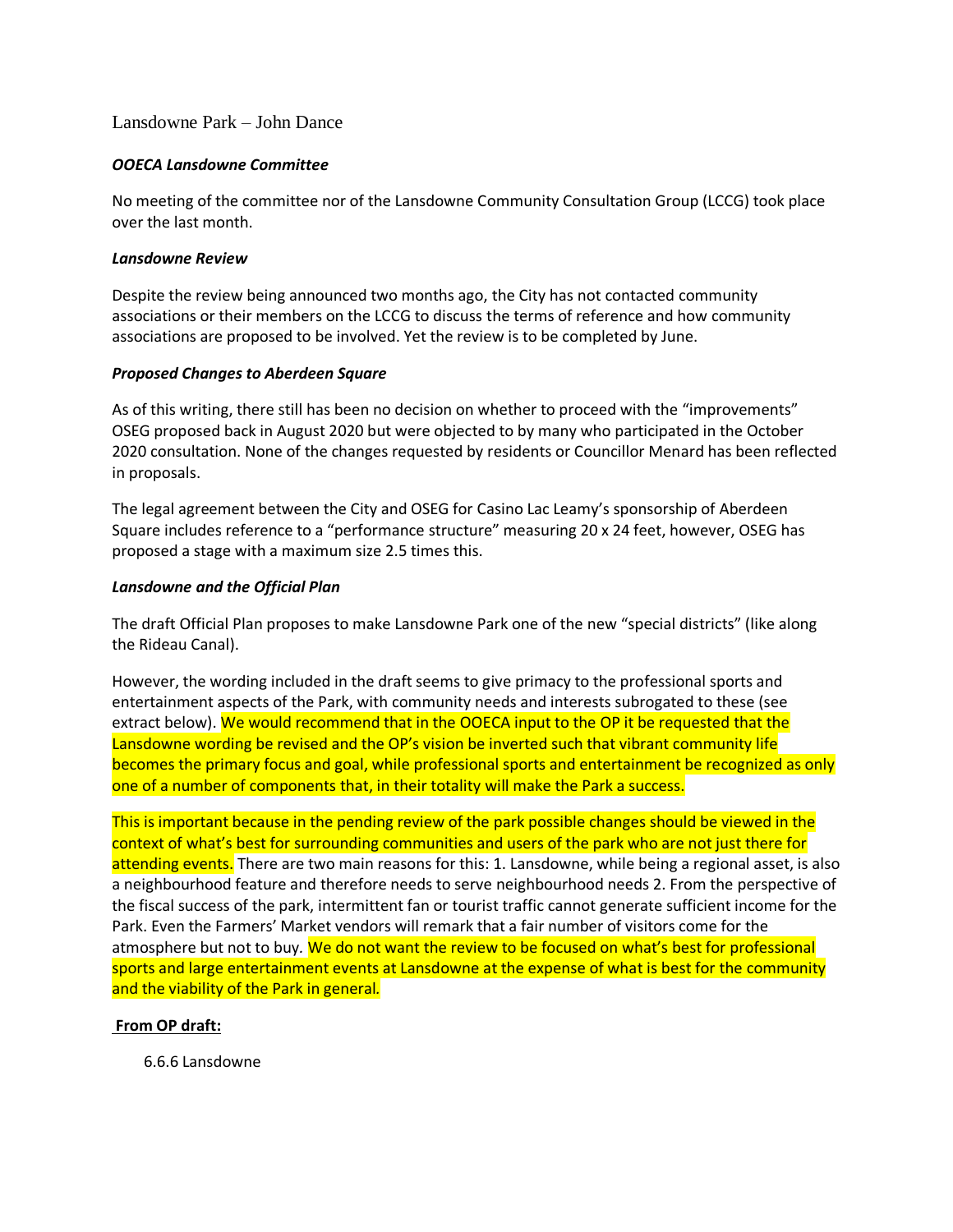One of Canada's marquee urban stadium developments, Lansdowne is a contemporary demonstration of the successful integration of a large professional sports facility within an established neighbourhood, on a site that also provides restaurants, housing, retail, heritage buildings and community facilities. Its setting is within a central, mature neighbourhood that is rich in cultural heritage and geographic attributes. Lansdowne is successful because it delivers yearround spectator sporting events and major national and international events which attract residents and visitors from across the city and beyond. Lansdowne also provides local residents with services and amenities to meet their daily needs. Enhancing links to pedestrian and cycle systems, advancing transit options and innovative transportation demand management are critical.

# And a Footnote

"Just for fun," Lansdowne Committee member Alexandra Gruca-Macaulay created "two juxtaposed 'wordles' that show what words are prominent in the community life section of the proposed Union Park development in Toronto compared to the language about Lansdowne in 6.6.6 of the OP." See below:

Union Park Toronto, Proposed Development surrounding Rogers Centre, Oxford Properties Group, "The Community"



Note emphasis on: community, park, spaces, include, provide, amenities, daycare